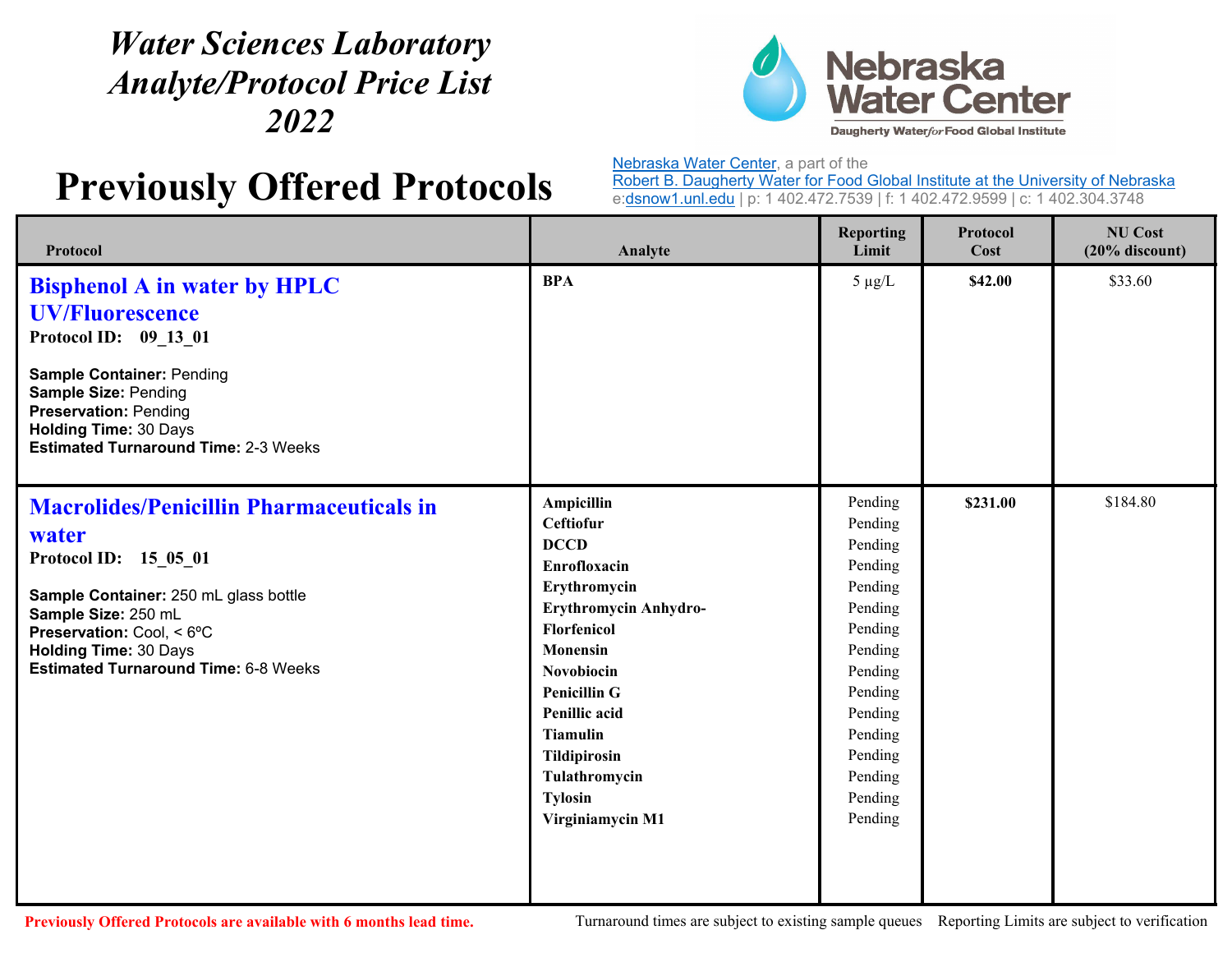| Protocol                                                                                                                                                                                                                                                                                                                                                                                                                                                                                                                                                               | Analyte                                                                                                                                                                                                                                                                                                                                                           | <b>Reporting</b><br>Limit                                                                                                                                                                                                                                                                                                                                                                            | Protocol<br>Cost | <b>NU Cost</b><br>$(20%$ discount) |
|------------------------------------------------------------------------------------------------------------------------------------------------------------------------------------------------------------------------------------------------------------------------------------------------------------------------------------------------------------------------------------------------------------------------------------------------------------------------------------------------------------------------------------------------------------------------|-------------------------------------------------------------------------------------------------------------------------------------------------------------------------------------------------------------------------------------------------------------------------------------------------------------------------------------------------------------------|------------------------------------------------------------------------------------------------------------------------------------------------------------------------------------------------------------------------------------------------------------------------------------------------------------------------------------------------------------------------------------------------------|------------------|------------------------------------|
| <b>Microcystins in water</b><br>Protocol ID: 15 09 01<br>Sample Container: 250 mL glass bottle<br>Sample Size: 250 mL<br>Preservation: Cool, < 6°C<br><b>Holding Time: 30 Days</b><br><b>Estimated Turnaround Time: 6-8 Weeks</b>                                                                                                                                                                                                                                                                                                                                      | <b>Anatoxin A</b><br>Cylindrospermopsin<br><b>Microcystin LA</b><br><b>Microcystin LF</b><br><b>Microcystin LR</b><br><b>Microcystin LW</b><br><b>Microcystin RR</b><br><b>Microcystin YR</b><br><b>Saxitoxin</b>                                                                                                                                                 | Pending<br>Pending<br>Pending<br>Pending<br>Pending<br>Pending<br>Pending<br>Pending<br>Pending                                                                                                                                                                                                                                                                                                      | \$231.00         | \$184.80                           |
| Sulfas, TCs, macrolides in water/wastewater<br>Protocol ID: 15 10 01<br>Sample Container: 250 mL glass bottle<br>Sample Size: 250 mL<br>Preservation: Cool, < 6°C<br><b>Holding Time: 30 Days</b><br><b>Estimated Turnaround Time: 6-8 Weeks</b><br>Reference:<br>Yang, S.; Cha, J.; Carlson, K. (2004), "Quantitative determination<br>of trace concentrations of tetracycline and sulfonamide antibiotics<br>in surface water using solid-phase extraction and liquid<br>chromatography/ion trap tandem mass spectrometry", Rapid<br>Commun. Mass Sp. 18, 2131-2145. | Azithromycin<br>Chlortetracycline<br>Erythromycin<br>Erythromycin Anhydro-<br>Lincomycin<br><b>Monensin</b><br>Oxytetracycline<br>Ractopamine<br>Sulfachloropyridazine<br>Sulfadimethoxine<br><b>Sulfamerazine</b><br>Sulfamethazine<br>Sulfamethizole<br>Sulfamethoxazole<br>Sulfathiazole<br>Tetracycline<br><b>Tiamulin</b><br><b>Tylosin</b><br>Virginiamycin | Pending<br>$0.02 \mu g/L$<br>$0.02 \ \mu g/L$<br>$0.02 \mu g/L$<br>$0.02 \ \mu g/L$<br>$0.02~\mu\text{g}/\text{L}$<br>$0.02 \mu g/L$<br>$0.02 \mu g/L$<br>$0.02 \ \mu g/L$<br>$0.02~\mu\text{g}/\text{L}$<br>$0.02 \mu g/L$<br>$0.02 \ \mu g/L$<br>$0.02 \ \mu g/L$<br>$0.02~\mu\text{g}/\text{L}$<br>$0.02 \ \mu g/L$<br>$0.02 \ \mu g/L$<br>$0.02 \ \mu g/L$<br>$0.02 \ \mu g/L$<br>$0.02 \mu g/L$ | \$200.00         | \$160.00                           |
| <b>Perfluoronated acids (PFAS) in water</b><br>Protocol ID: 15 13 01<br><b>Sample Container: Pending</b><br>Sample Size: Pending<br><b>Preservation: Pending</b><br><b>Holding Time: 60 Days</b><br><b>Estimated Turnaround Time: 2-3 Weeks</b><br>Reference:                                                                                                                                                                                                                                                                                                          | <b>6:2 FTS</b><br><b>PFBA</b><br><b>PFBS</b><br><b>PFHA</b><br><b>PFHxA</b><br><b>PFHxS</b><br><b>PFOA</b><br><b>PFOS</b>                                                                                                                                                                                                                                         | Pending<br>Pending<br>Pending<br>Pending<br>Pending<br>Pending<br>Pending<br>Pending                                                                                                                                                                                                                                                                                                                 | \$231.00         | \$184.80                           |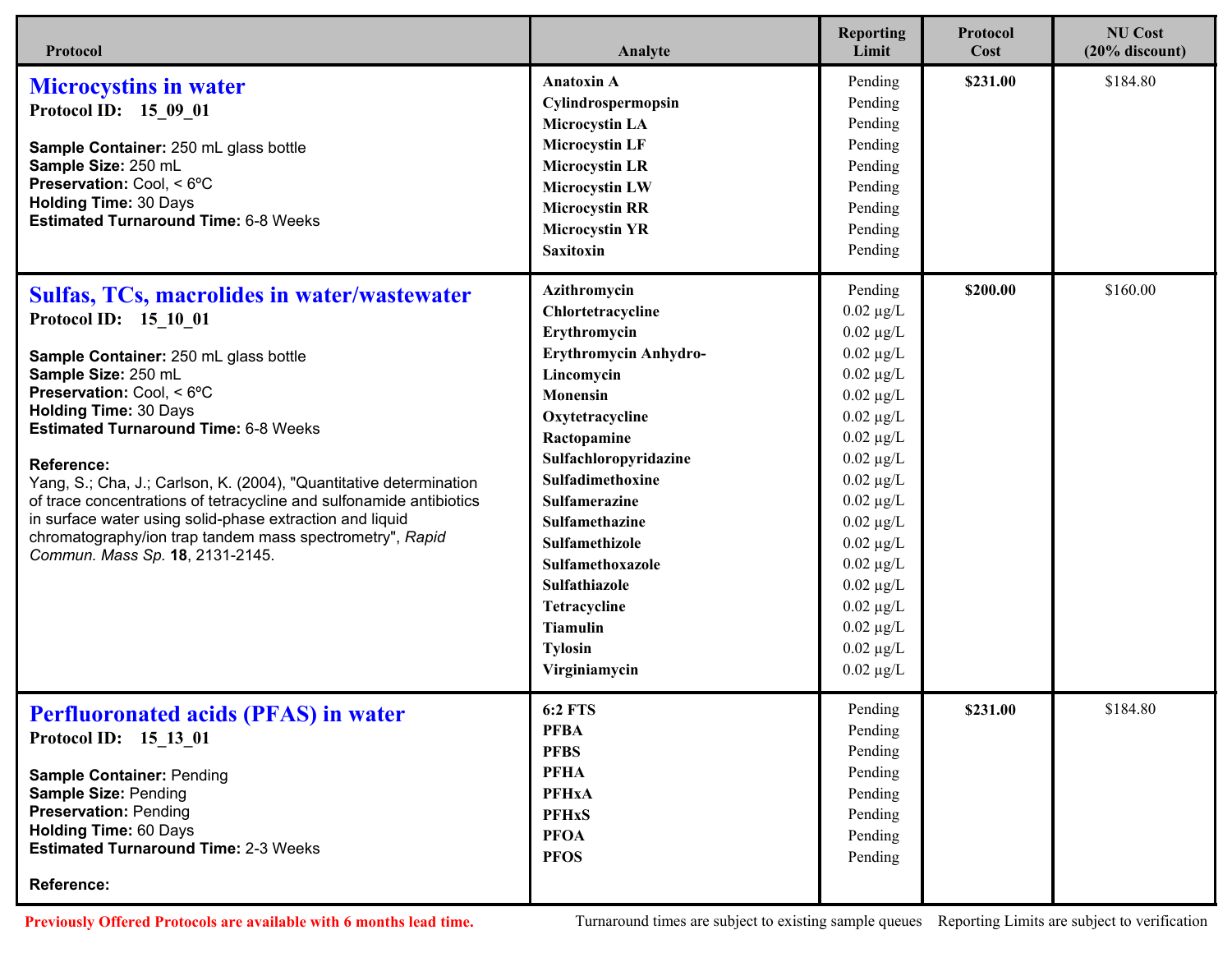| Protocol                                                                                                                                                                                                                                                                                                                                                                          | Analyte                                                                                                                                                                                                                                                                                                                                           | <b>Reporting</b><br>Limit                                                                                                                   | <b>Protocol</b><br>Cost | <b>NU Cost</b><br>$(20%$ discount) |
|-----------------------------------------------------------------------------------------------------------------------------------------------------------------------------------------------------------------------------------------------------------------------------------------------------------------------------------------------------------------------------------|---------------------------------------------------------------------------------------------------------------------------------------------------------------------------------------------------------------------------------------------------------------------------------------------------------------------------------------------------|---------------------------------------------------------------------------------------------------------------------------------------------|-------------------------|------------------------------------|
| (2018), "EPA 537.1 Determination of Selected Per- and<br>Polyfluorinated Alkyl Substances in Drinking Water by Solid Phase<br>Extraction and Liquid Chromatography/Tandem Mass<br>Spectrometry (LC/MS/MS)".                                                                                                                                                                       |                                                                                                                                                                                                                                                                                                                                                   |                                                                                                                                             |                         |                                    |
| <b>EPA 1694 Group 2 in water</b><br>Protocol ID: 20 12 01<br><b>Sample Container: Pending</b><br>Sample Size: Pending<br>Preservation: Cool, < 6°C<br><b>Holding Time: 30 Days</b><br><b>Estimated Turnaround Time: 6-8 Weeks</b><br><b>Reference:</b><br>(2007), "EPA 1694 Pharmaceuticals and Personal Care Products<br>in Water, Soil, Sediment, and Biosolids by HPLC/MS/MS". | Anhydrochlortetracycline (ACTC)<br>Anhydrotetracycline (ATC)<br><b>Chlortetracycline (CTC)</b><br>Demeclocycline<br>Doxycycline<br>Epianhydrochlortetracycline (EACTC)<br>Epichlortetracycline (ECTC)<br>Epioxytetracycline (EOTC)<br>Epitetracycline<br>Isochlortetracycline (ICTC)<br>Minocycline<br>Oxytetracycline (OTC)<br>Tetracycline (TC) | Pending<br>Pending<br>Pending<br>Pending<br>Pending<br>Pending<br>Pending<br>Pending<br>Pending<br>Pending<br>Pending<br>Pending<br>Pending | \$283.50                | \$226.80                           |
| <b>EPA 1694 Group 3 in water</b><br>Protocol ID: 20 13 01<br>Sample Container: Pending<br><b>Sample Size: Pending</b><br>Preservation: Cool, < 6°C<br><b>Holding Time: 30 Days</b><br><b>Estimated Turnaround Time: 6-8 Weeks</b><br><b>Reference:</b><br>(2007), "EPA 1694 Pharmaceuticals and Personal Care Products<br>in Water, Soil, Sediment, and Biosolids by HPLC/MS/MS". | Gemfibrozil<br>Ibuprofen<br>Naproxen<br>Triclocarban<br>Triclosan<br>Warfarin                                                                                                                                                                                                                                                                     | Pending<br>Pending<br>Pending<br>Pending<br>Pending<br>Pending                                                                              | \$283.50                | \$226.80                           |
| <b>EPA 1694 Group 4 in water</b><br>Protocol ID: 20 14 01<br><b>Sample Container: Pending</b><br><b>Sample Size: Pending</b><br>Preservation: Cool, < 6°C<br><b>Holding Time: 30 Days</b><br><b>Estimated Turnaround Time: 6-8 Weeks</b><br><b>Reference:</b>                                                                                                                     | <b>Albuterol</b><br><b>Cimetidine</b><br><b>Metformin</b><br>Ranitidine                                                                                                                                                                                                                                                                           | Pending<br>Pending<br>Pending<br>Pending                                                                                                    | \$283.50                | \$226.80                           |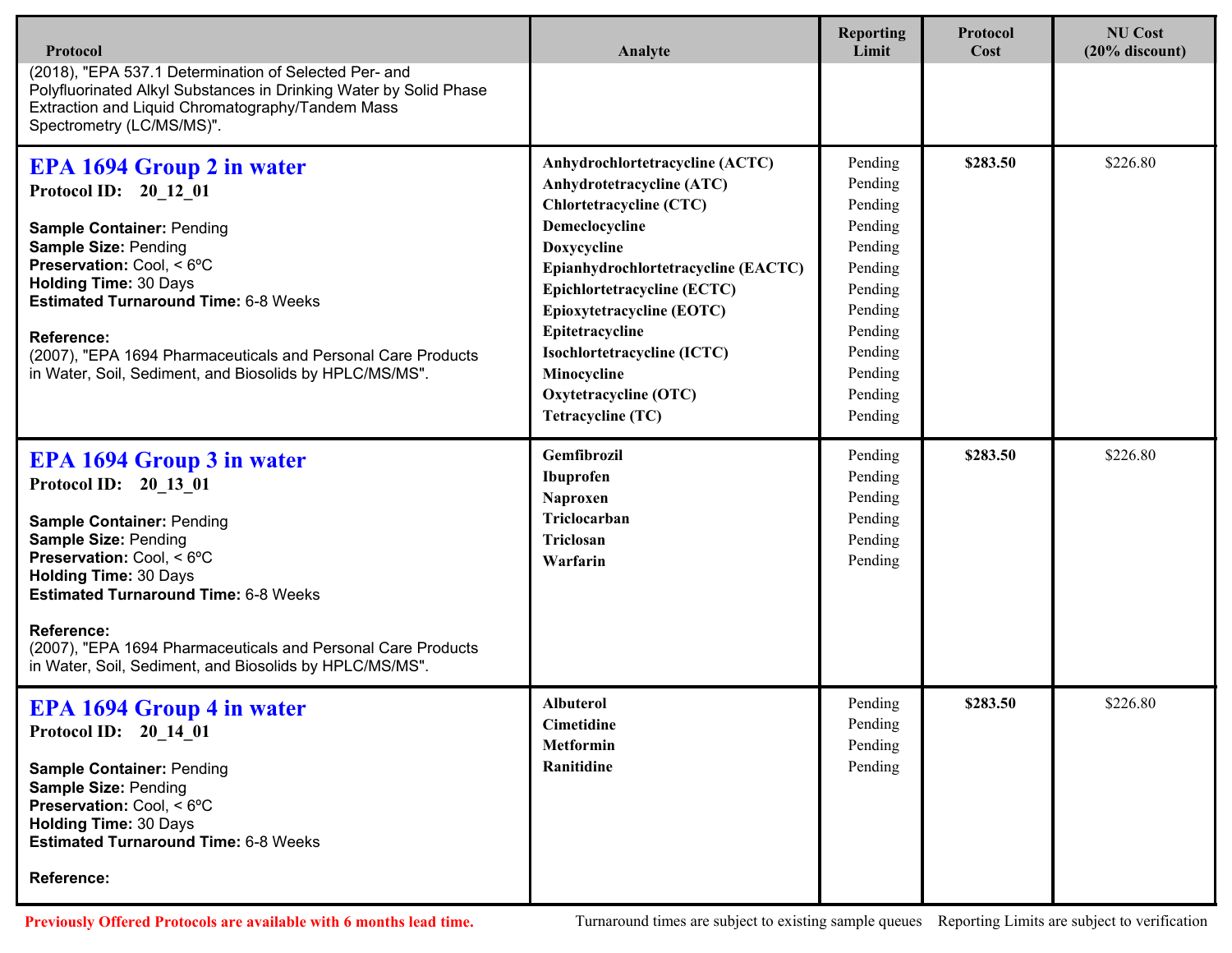| Protocol                                                                                                                                                                                                                                                                                                                | Analyte                                                                                                                                                                                                                                                                                                       | <b>Reporting</b><br>Limit                                                                                                                                                    | <b>Protocol</b><br>Cost | <b>NU Cost</b><br>$(20%$ discount) |
|-------------------------------------------------------------------------------------------------------------------------------------------------------------------------------------------------------------------------------------------------------------------------------------------------------------------------|---------------------------------------------------------------------------------------------------------------------------------------------------------------------------------------------------------------------------------------------------------------------------------------------------------------|------------------------------------------------------------------------------------------------------------------------------------------------------------------------------|-------------------------|------------------------------------|
| (2007), "EPA 1694 Pharmaceuticals and Personal Care Products<br>in Water, Soil, Sediment, and Biosolids by HPLC/MS/MS".                                                                                                                                                                                                 |                                                                                                                                                                                                                                                                                                               |                                                                                                                                                                              |                         |                                    |
| <b>Macrolides/Penicillin Pharmaceuticals in soil</b><br>Protocol ID: 15 05 02<br>Sample Container: 125 mL wide mouth amber glass bottle<br>Sample Size: 50 gm<br><b>Preservation: Frozen</b><br><b>Holding Time: 60 Days</b><br><b>Estimated Turnaround Time: 6-8 Weeks</b>                                             | <b>Ampicillin</b><br><b>Ceftiofur</b><br><b>DCCD</b><br>Enrofloxacin<br>Erythromycin<br>Erythromycin Anhydro-<br><b>Florfenicol</b><br>Monensin<br>Novobiocin<br><b>Penicillin G</b><br><b>Penillic</b> acid<br><b>Tiamulin</b><br><b>Tildipirosin</b><br>Tulathromycin<br><b>Tylosin</b><br>Virginiamycin M1 | Pending<br>Pending<br>Pending<br>Pending<br>Pending<br>Pending<br>Pending<br>Pending<br>Pending<br>Pending<br>Pending<br>Pending<br>Pending<br>Pending<br>Pending<br>Pending | \$288.80                | \$231.04                           |
| <b>Perfluoronated acids (PFAS) in solids</b><br>Protocol ID: 15 13 02<br>Sample Container: Passive sampler (POCIS)<br><b>Sample Size: Pending</b><br><b>Preservation: Pending</b><br><b>Holding Time: 60 Days</b><br><b>Estimated Turnaround Time: 6-8 Weeks</b>                                                        | <b>6:2 FTS</b><br><b>PFBA</b><br><b>PFBS</b><br><b>PFHA</b><br><b>PFHxA</b><br><b>PFHxS</b><br><b>PFOA</b><br><b>PFOS</b>                                                                                                                                                                                     | Pending<br>Pending<br>Pending<br>Pending<br>Pending<br>Pending<br>Pending<br>Pending                                                                                         | \$288.80                | \$231.04                           |
| <b>EPA 1694 Group 2 in solids</b><br>Protocol ID: 20_12_02<br><b>Sample Container: Pending</b><br>Sample Size: Pending<br>Preservation: Cool, < 6°C<br><b>Holding Time: 30 Days</b><br><b>Estimated Turnaround Time: 6-8 Weeks</b><br><b>Reference:</b><br>(2007), "EPA 1694 Pharmaceuticals and Personal Care Products | Anhydrochlortetracycline (ACTC)<br><b>Anhydrotetracycline (ATC)</b><br><b>Chlortetracycline (CTC)</b><br>Demeclocycline<br>Doxycycline<br>Epianhydrochlortetracycline (EACTC)<br><b>Epichlortetracycline (ECTC)</b><br>Epioxytetracycline (EOTC)<br>Epitetracycline<br>Isochlortetracycline (ICTC)            | Pending<br>Pending<br>Pending<br>Pending<br>Pending<br>Pending<br>Pending<br>Pending<br>Pending<br>Pending                                                                   | \$283.50                | \$226.80                           |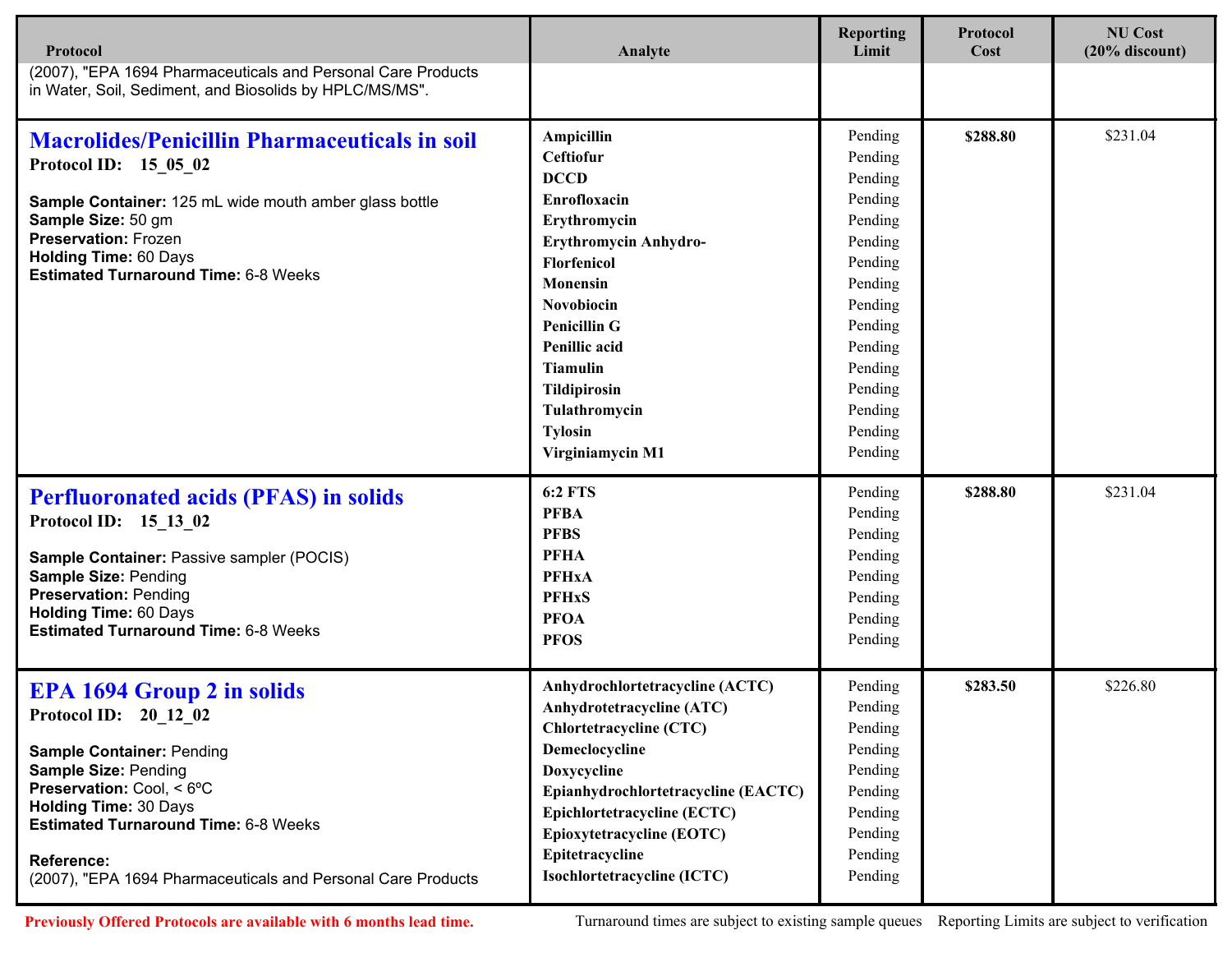| Protocol                                                                                                                                                                                                                                                                                                                                                                                  | Analyte                                                                                                                                                                                               | <b>Reporting</b><br>Limit                                                                                             | Protocol<br>Cost | <b>NU Cost</b><br>$(20%$ discount) |
|-------------------------------------------------------------------------------------------------------------------------------------------------------------------------------------------------------------------------------------------------------------------------------------------------------------------------------------------------------------------------------------------|-------------------------------------------------------------------------------------------------------------------------------------------------------------------------------------------------------|-----------------------------------------------------------------------------------------------------------------------|------------------|------------------------------------|
| in Water, Soil, Sediment, and Biosolids by HPLC/MS/MS".                                                                                                                                                                                                                                                                                                                                   | Minocycline<br>Oxytetracycline (OTC)<br><b>Tetracycline (TC)</b>                                                                                                                                      | Pending<br>Pending<br>Pending                                                                                         |                  |                                    |
| <b>EPA 1694 Group 3 in solids</b><br>Protocol ID: 20 13 02<br><b>Sample Container: Pending</b><br><b>Sample Size: Pending</b><br>Preservation: Cool, < 6°C<br><b>Holding Time: 30 Days</b><br><b>Estimated Turnaround Time: 6-8 Weeks</b><br><b>Reference:</b><br>(2007), "EPA 1694 Pharmaceuticals and Personal Care Products<br>in Water, Soil, Sediment, and Biosolids by HPLC/MS/MS". | Gemfibrozil<br>Ibuprofen<br>Naproxen<br>Triclocarban<br>Triclosan<br>Warfarin                                                                                                                         | Pending<br>Pending<br>Pending<br>Pending<br>Pending<br>Pending                                                        | \$283.50         | \$226.80                           |
| <b>EPA 1694 Group 4 in solids</b><br>Protocol ID: 20 14 02<br><b>Sample Container: Pending</b><br><b>Sample Size: Pending</b><br>Preservation: Cool, < 6°C<br><b>Holding Time: 30 Days</b><br><b>Estimated Turnaround Time: 6-8 Weeks</b><br><b>Reference:</b><br>(2007), "EPA 1694 Pharmaceuticals and Personal Care Products<br>in Water, Soil, Sediment, and Biosolids by HPLC/MS/MS". | <b>Albuterol</b><br><b>Cimetidine</b><br><b>Metformin</b><br>Ranitidine                                                                                                                               | Pending<br>Pending<br>Pending<br>Pending                                                                              | \$283.50         | \$226.80                           |
| <b>Macrolides/Penicillin Pharmaceuticals in</b><br>extracts<br>Protocol ID: 15_05_05<br>For POCIS samples, add processing charge of \$60/sample<br>For samples on cartridges, add processing charge of \$30/sample<br>If sample weights in grams are supplied, the units will<br>become 'ng/g'<br>Sample Container: 125 mL wide mouth amber glass bottle<br>Sample Size: 50 gm            | Ampicillin<br>Ceftiofur<br><b>DCCD</b><br>Enrofloxacin<br>Erythromycin<br>Erythromycin Anhydro-<br><b>Florfenicol</b><br><b>Monensin</b><br>Novobiocin<br><b>Penicillin G</b><br><b>Penillic acid</b> | Pending<br>Pending<br>Pending<br>Pending<br>Pending<br>Pending<br>Pending<br>Pending<br>Pending<br>Pending<br>Pending | \$115.50         | \$92.40                            |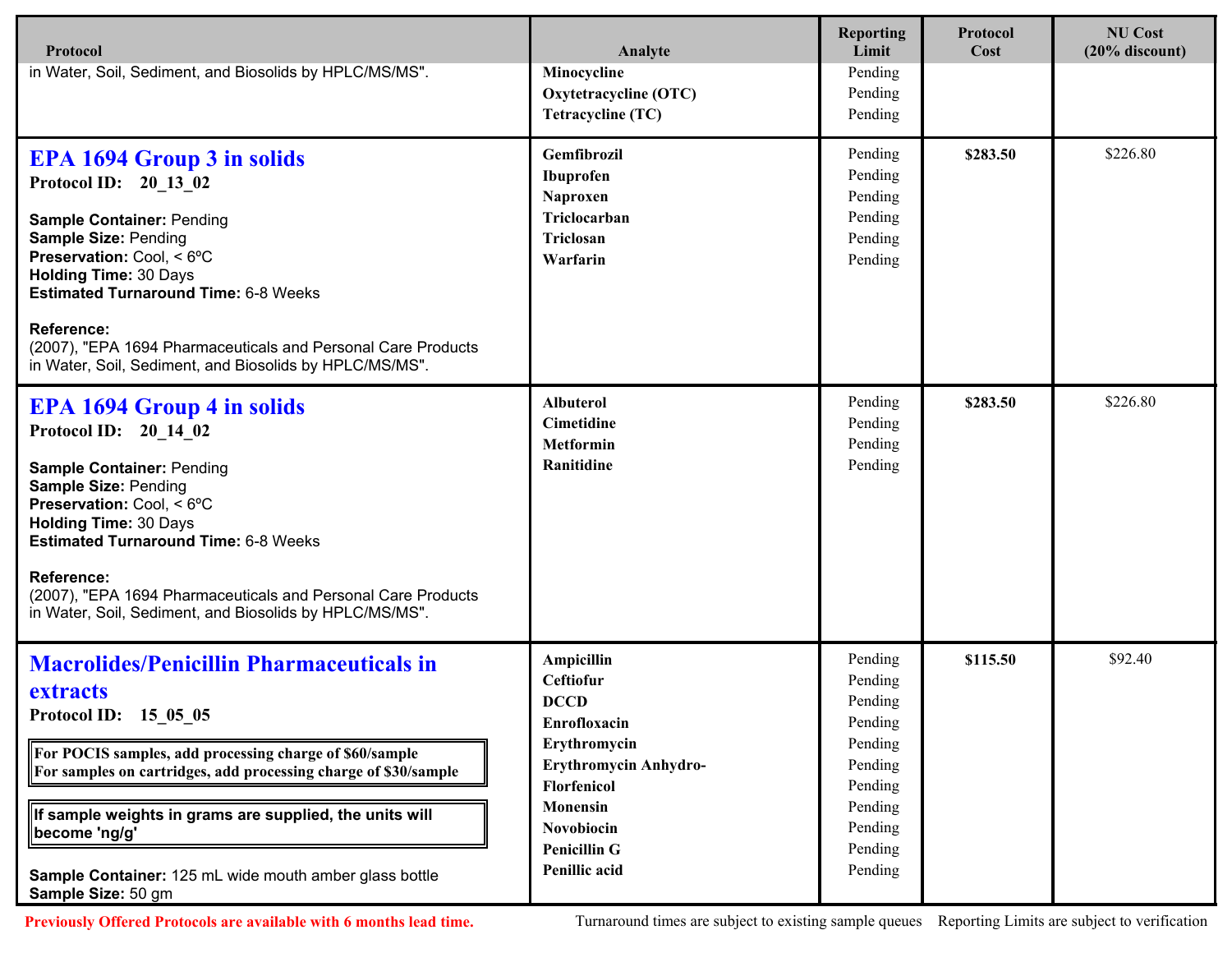| Protocol                                                                                                                                                                                                                                                                                                                                                                                                                                                                                                                                                                                                                                                                                                                                                                    | Analyte                                                                                                                                                                                                                                                                                                                                                  | <b>Reporting</b><br>Limit                                                                                                                                                                                            | Protocol<br>Cost | <b>NU Cost</b><br>$(20%$ discount) |
|-----------------------------------------------------------------------------------------------------------------------------------------------------------------------------------------------------------------------------------------------------------------------------------------------------------------------------------------------------------------------------------------------------------------------------------------------------------------------------------------------------------------------------------------------------------------------------------------------------------------------------------------------------------------------------------------------------------------------------------------------------------------------------|----------------------------------------------------------------------------------------------------------------------------------------------------------------------------------------------------------------------------------------------------------------------------------------------------------------------------------------------------------|----------------------------------------------------------------------------------------------------------------------------------------------------------------------------------------------------------------------|------------------|------------------------------------|
| <b>Preservation: Frozen</b><br><b>Holding Time: 30 Days</b><br><b>Estimated Turnaround Time: 6-8 Weeks</b>                                                                                                                                                                                                                                                                                                                                                                                                                                                                                                                                                                                                                                                                  | <b>Tiamulin</b><br><b>Tildipirosin</b><br>Tulathromycin<br><b>Tylosin</b><br>Virginiamycin M1                                                                                                                                                                                                                                                            | Pending<br>Pending<br>Pending<br>Pending<br>Pending                                                                                                                                                                  |                  |                                    |
| Veterinarian pharmaceuticals in extracts<br>Protocol ID: 15 10 13<br>For POCIS samples, add processing charge of \$60/sample<br>For samples on cartridges, add processing charge of \$30/sample<br>If sample weights in grams are supplied, the units will<br>become 'ng/g'<br>Sample Container: 2 mL GC Vial<br>Sample Size: 2 mL<br>Preservation: Cool. < 6°C<br><b>Holding Time: 30 Days</b><br><b>Estimated Turnaround Time: 6-8 Weeks</b><br><b>Reference:</b><br>Yang, S.; Cha, J.; Carlson, K. (2004), "Quantitative determination<br>of trace concentrations of tetracycline and sulfonamide antibiotics<br>in surface water using solid-phase extraction and liquid<br>chromatography/ion trap tandem mass spectrometry", Rapid<br>Commun. Mass Sp. 18, 2131-2145. | Chlortetracycline<br>Erythromycin<br>Erythromycin Anhydro-<br>Lincomycin<br><b>Monensin</b><br>Oxytetracycline<br>Ractopamine<br>Sulfachloropyridazine<br>Sulfadimethoxine<br><b>Sulfamerazine</b><br>Sulfamethazine<br>Sulfamethizole<br><b>Sulfamethoxazole</b><br>Sulfathiazole<br>Tetracycline<br><b>Tiamulin</b><br><b>Tylosin</b><br>Virginiamycin | $0.1$ ng<br>$0.1$ ng<br>$0.1$ ng<br>$0.1$ ng<br>$0.1$ ng<br>$0.1$ ng<br>$0.1$ ng<br>$0.1$ ng<br>$0.1$ ng<br>$0.1$ ng<br>$0.1$ ng<br>$0.1$ ng<br>$0.1$ ng<br>$0.1$ ng<br>$0.1$ ng<br>$0.1$ ng<br>$0.1$ ng<br>$0.1$ ng | \$115.50         | \$92.40                            |
| <b>Neonicotinoid degradation in extracts</b><br>Protocol ID: 15 12 05<br>For POCIS samples, add processing charge of \$60/sample<br>For samples on cartridges, add processing charge of \$30/sample<br>If sample weights in grams are supplied, the units will<br>become 'ng/g'<br>Sample Container: 2 mL GC Vial<br>Sample Size: 2 mL<br>Preservation: Cool, < 6°C<br><b>Holding Time: 30 Days</b><br><b>Estimated Turnaround Time: 6-8 Weeks</b>                                                                                                                                                                                                                                                                                                                          | 6-Chloronicotinic acid<br>6-Chloronicotinic aldehyde<br>6-Chloro-N-methylnicotinamide<br>6-Hydroxynicotinic acid<br>Clothianidin<br>Imidacloprid<br>Imidacloprid desnitro<br>Imidacloprid olefin<br>Imidacloprid urea<br><b>Thiamethoxam</b>                                                                                                             | Pending<br>Pending<br>Pending<br>Pending<br>Pending<br>Pending<br>Pending<br>Pending<br>Pending<br>Pending                                                                                                           | \$115.50         | \$92.40                            |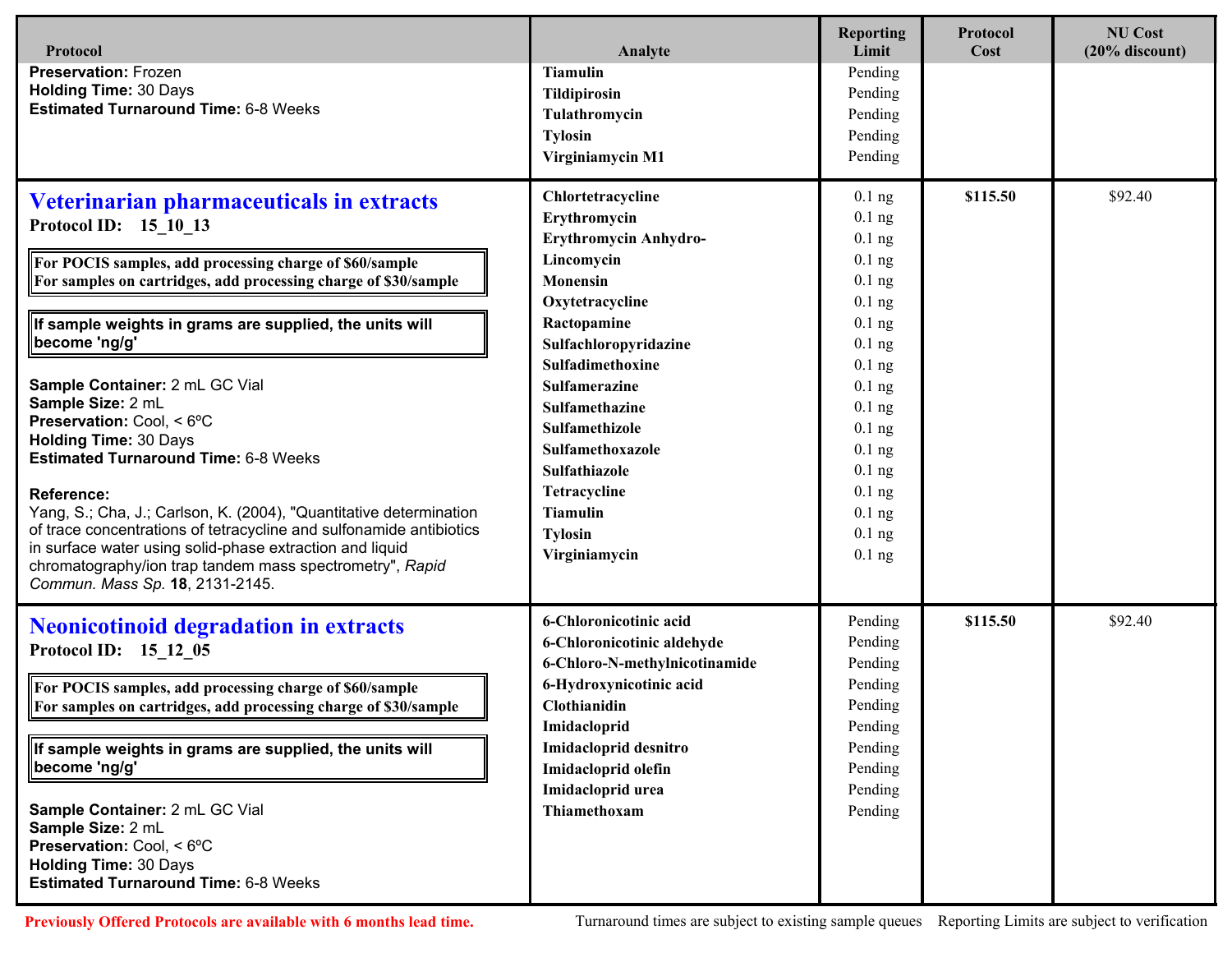| Protocol                                                                                                                                                                                                                                                                                                                                                                                                                                                                                                                                                                                              | Analyte                                                                                                                                                                                                                                                                                                                                                  | <b>Reporting</b><br>Limit                                                                                                                   | <b>Protocol</b><br>Cost | <b>NU Cost</b><br>$(20\%$ discount) |
|-------------------------------------------------------------------------------------------------------------------------------------------------------------------------------------------------------------------------------------------------------------------------------------------------------------------------------------------------------------------------------------------------------------------------------------------------------------------------------------------------------------------------------------------------------------------------------------------------------|----------------------------------------------------------------------------------------------------------------------------------------------------------------------------------------------------------------------------------------------------------------------------------------------------------------------------------------------------------|---------------------------------------------------------------------------------------------------------------------------------------------|-------------------------|-------------------------------------|
|                                                                                                                                                                                                                                                                                                                                                                                                                                                                                                                                                                                                       |                                                                                                                                                                                                                                                                                                                                                          |                                                                                                                                             |                         |                                     |
| <b>EPA 1694 Group 2 in extracts</b><br>Protocol ID: 20_12_05<br>For POCIS samples, add processing charge of \$60/sample<br>For samples on cartridges, add processing charge of \$30/sample<br>If sample weights in grams are supplied, the units will<br>become 'ng/g'<br><b>Sample Container: Pending</b><br><b>Sample Size: Pending</b><br>Preservation: Cool, < 6°C<br><b>Holding Time: 30 Days</b><br><b>Estimated Turnaround Time: 6-8 Weeks</b><br><b>Reference:</b><br>(2007), "EPA 1694 Pharmaceuticals and Personal Care Products<br>in Water, Soil, Sediment, and Biosolids by HPLC/MS/MS". | Anhydrochlortetracycline (ACTC)<br>Anhydrotetracycline (ATC)<br><b>Chlortetracycline (CTC)</b><br>Demeclocycline<br>Doxycycline<br>Epianhydrochlortetracycline (EACTC)<br>Epichlortetracycline (ECTC)<br>Epioxytetracycline (EOTC)<br>Epitetracycline<br>Isochlortetracycline (ICTC)<br>Minocycline<br>Oxytetracycline (OTC)<br><b>Tetracycline (TC)</b> | Pending<br>Pending<br>Pending<br>Pending<br>Pending<br>Pending<br>Pending<br>Pending<br>Pending<br>Pending<br>Pending<br>Pending<br>Pending | \$115.50                | \$92.40                             |
| <b>EPA 1694 Group 3 in extracts</b><br>Protocol ID: 20 13 05<br>For POCIS samples, add processing charge of \$60/sample<br>For samples on cartridges, add processing charge of \$30/sample<br>If sample weights in grams are supplied, the units will<br>become 'ng/g'<br><b>Sample Container: Pending</b><br><b>Sample Size: Pending</b><br>Preservation: Cool, < 6°C<br><b>Holding Time: 30 Days</b><br><b>Estimated Turnaround Time: 6-8 Weeks</b><br><b>Reference:</b><br>(2007), "EPA 1694 Pharmaceuticals and Personal Care Products<br>in Water, Soil, Sediment, and Biosolids by HPLC/MS/MS". | Gemfibrozil<br>Ibuprofen<br>Naproxen<br>Triclocarban<br>Triclosan<br>Warfarin                                                                                                                                                                                                                                                                            | Pending<br>Pending<br>Pending<br>Pending<br>Pending<br>Pending                                                                              | \$115.50                | \$92.40                             |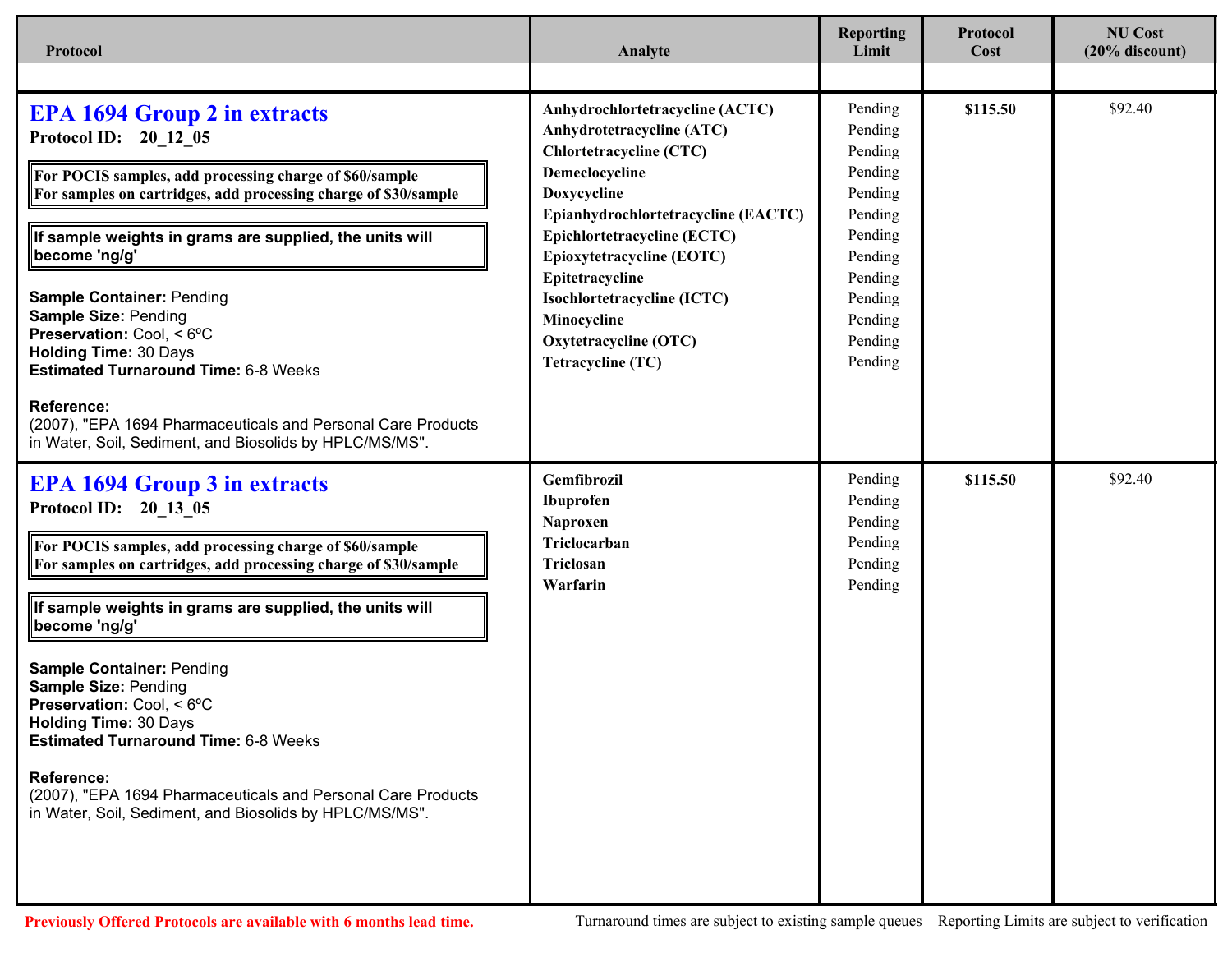| Protocol                                                                                                                                                                                                                                                                                                                                                                                                                                                                                                                                                                                              | Analyte                                                                                                                                                                                                                                                                                                                                                    | <b>Reporting</b><br>Limit                                                                                                                                                                                     | Protocol<br>Cost | <b>NU Cost</b><br>$(20%$ discount) |
|-------------------------------------------------------------------------------------------------------------------------------------------------------------------------------------------------------------------------------------------------------------------------------------------------------------------------------------------------------------------------------------------------------------------------------------------------------------------------------------------------------------------------------------------------------------------------------------------------------|------------------------------------------------------------------------------------------------------------------------------------------------------------------------------------------------------------------------------------------------------------------------------------------------------------------------------------------------------------|---------------------------------------------------------------------------------------------------------------------------------------------------------------------------------------------------------------|------------------|------------------------------------|
| <b>EPA 1694 Group 4 in extracts</b><br>Protocol ID: 20 14 05<br>For POCIS samples, add processing charge of \$60/sample<br>For samples on cartridges, add processing charge of \$30/sample<br>If sample weights in grams are supplied, the units will<br>become 'ng/g'<br><b>Sample Container: Pending</b><br><b>Sample Size: Pending</b><br>Preservation: Cool, < 6°C<br><b>Holding Time: 30 Days</b><br><b>Estimated Turnaround Time: 6-8 Weeks</b><br><b>Reference:</b><br>(2007), "EPA 1694 Pharmaceuticals and Personal Care Products<br>in Water, Soil, Sediment, and Biosolids by HPLC/MS/MS". | <b>Albuterol</b><br><b>Cimetidine</b><br><b>Metformin</b><br>Ranitidine                                                                                                                                                                                                                                                                                    | Pending<br>Pending<br>Pending<br>Pending                                                                                                                                                                      | \$115.50         | \$92.40                            |
| Sulfas, TCs, macrolides in water/wastewater<br>Protocol ID: 15 10 06<br>Sample Container: 250 mL glass bottle<br>Sample Size: 250 mL<br>Preservation: Cool, < 6°C<br><b>Holding Time: 30 Days</b><br><b>Estimated Turnaround Time: 6-8 Weeks</b><br><b>Reference:</b><br>Yang, S.; Cha, J.; Carlson, K. (2004), "Quantitative determination<br>of trace concentrations of tetracycline and sulfonamide antibiotics<br>in surface water using solid-phase extraction and liquid<br>chromatography/ion trap tandem mass spectrometry", Rapid<br>Commun. Mass Sp. 18, 2131-2145.                         | Azithromycin<br>Chlortetracycline<br>Erythromycin<br>Erythromycin Anhydro-<br>Lincomycin<br><b>Monensin</b><br>Oxytetracycline<br>Ractopamine<br>Sulfachloropyridazine<br>Sulfadimethoxine<br>Sulfamerazine<br>Sulfamethazine<br>Sulfamethizole<br>Sulfamethoxazole<br>Sulfathiazole<br>Tetracycline<br><b>Tiamulin</b><br><b>Tylosin</b><br>Virginiamycin | Pending<br>Pending<br>Pending<br>Pending<br>Pending<br>Pending<br>Pending<br>Pending<br>Pending<br>Pending<br>Pending<br>Pending<br>Pending<br>Pending<br>Pending<br>Pending<br>Pending<br>Pending<br>Pending | \$231.00         | \$184.80                           |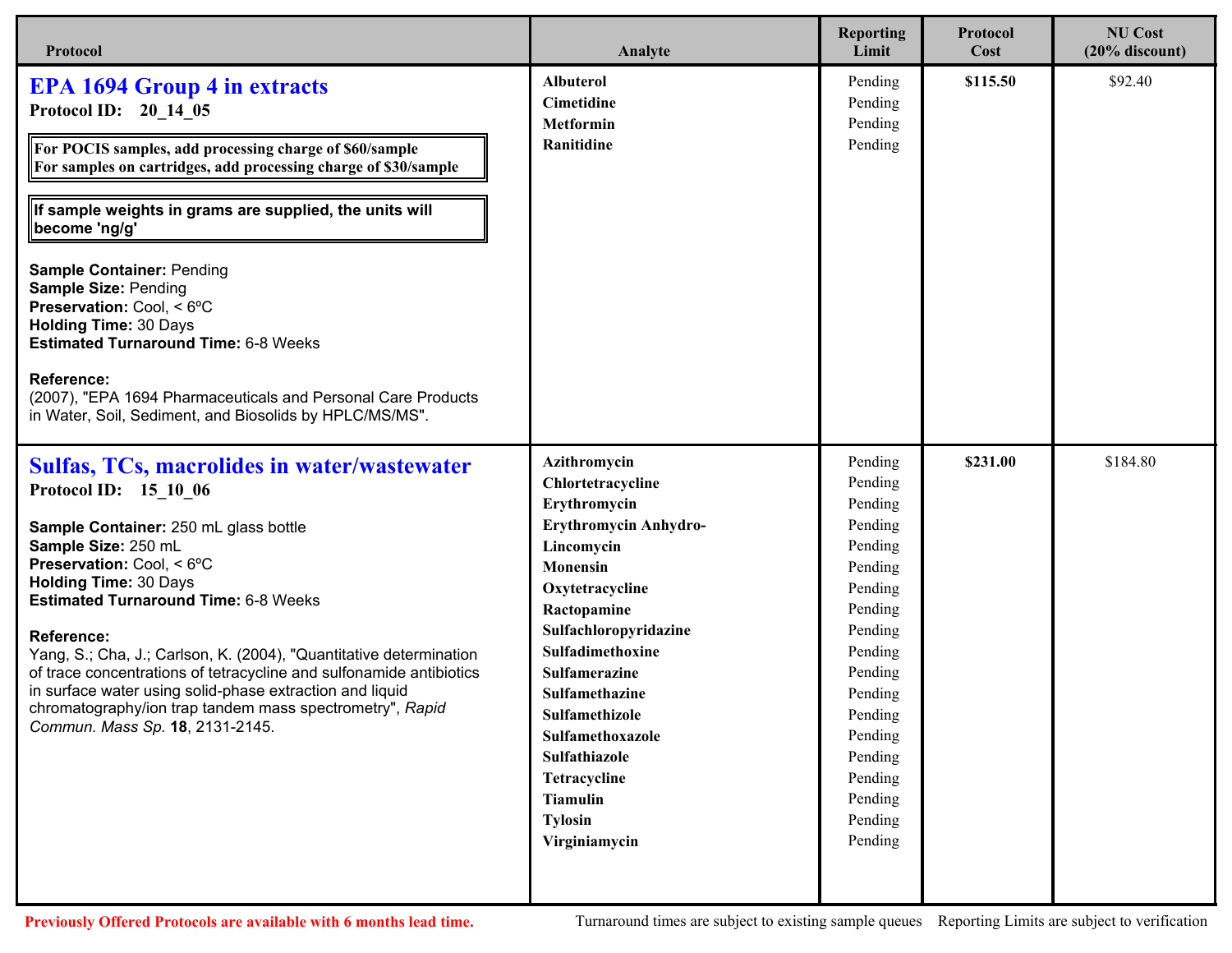| Protocol                                                                                                                                                                                                                                           | Analyte                                                                                                                                                                                                                               | <b>Reporting</b><br>Limit                                                                                  | Protocol<br>Cost | <b>NU Cost</b><br>$(20%$ discount) |
|----------------------------------------------------------------------------------------------------------------------------------------------------------------------------------------------------------------------------------------------------|---------------------------------------------------------------------------------------------------------------------------------------------------------------------------------------------------------------------------------------|------------------------------------------------------------------------------------------------------------|------------------|------------------------------------|
| <b>Neonicotinoid degradation in extracts</b><br>Protocol ID: 15_12_06<br><b>Sample Container: Pending</b><br>Sample Size: 10 gm<br><b>Preservation: Frozen</b><br><b>Holding Time: 30 Days</b><br><b>Estimated Turnaround Time: 6-8 Weeks</b>      | 6-Chloronicotinic acid<br>6-Chloronicotinic aldehyde<br>6-Chloro-N-methylnicotinamide<br>6-Hydroxynicotinic acid<br>Clothianidin<br>Imidacloprid<br>Imidacloprid desnitro<br>Imidacloprid olefin<br>Imidacloprid urea<br>Thiamethoxam | Pending<br>Pending<br>Pending<br>Pending<br>Pending<br>Pending<br>Pending<br>Pending<br>Pending<br>Pending | \$288.80         | \$231.04                           |
| <b>Perfluoronated acids (PFAS) in extracts</b><br>Protocol ID: 15_13_13<br><b>Sample Container: Pending</b><br>Sample Size: Pending<br><b>Preservation: Pending</b><br><b>Holding Time: 60 Days</b><br><b>Estimated Turnaround Time: 6-8 Weeks</b> | <b>6:2 FTS</b><br><b>PFBA</b><br><b>PFBS</b><br><b>PFHA</b><br><b>PFHxA</b><br><b>PFHxS</b><br><b>PFOA</b><br><b>PFOS</b>                                                                                                             | Pending<br>Pending<br>Pending<br>Pending<br>Pending<br>Pending<br>Pending<br>Pending                       | \$115.50         | \$92.40                            |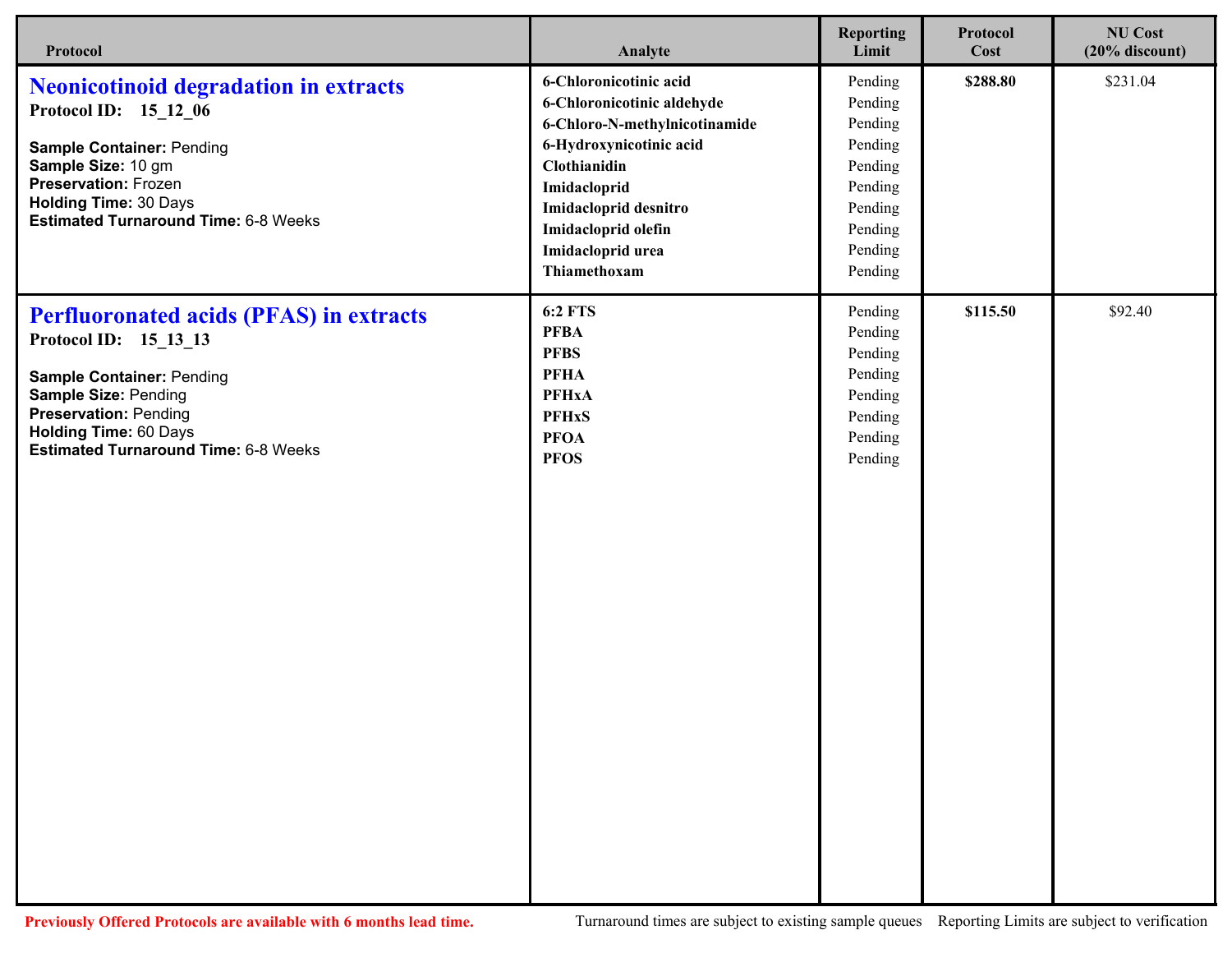| Protocol                                                                                                                                                                                                                                                                   | Analyte                    | <b>Reporting</b><br>Limit | Protocol<br>Cost | <b>NU Cost</b><br>$(20%$ discount) |
|----------------------------------------------------------------------------------------------------------------------------------------------------------------------------------------------------------------------------------------------------------------------------|----------------------------|---------------------------|------------------|------------------------------------|
| <b>815N</b> in NO3- by silver nitrate precipitation<br>Protocol ID: 12 03 01 07                                                                                                                                                                                            | δ18O-Nitrate               | N/A                       | \$98.20          | \$78.56                            |
| Minimum elemental mass required for analysis                                                                                                                                                                                                                               |                            |                           |                  |                                    |
| Sample Container: 125 mL polyethylene bottle<br>Sample Size: 900 mL<br><b>Preservation: Frozen</b><br><b>Holding Time: 60 Days</b><br><b>Estimated Turnaround Time: 6-8 Weeks</b>                                                                                          |                            |                           |                  |                                    |
| <b>Reference:</b><br>Chang, C. C. Y.; Langston, J.; Riggs, M.; Campbell, D. H.; Silva, S.<br>R.; Kendall, C. (1999), "A Method for Nitrate Collection for 15N and<br>180 Analysis from Waters with Low Nitrate Concentrations", Can.<br>J. Fish. Aquat. Sci 56, 1856-1864. |                            |                           |                  |                                    |
| <b>δ15N</b> of Total Kjeldahl Nitrogen digests<br>Protocol ID: 12 06 01 13                                                                                                                                                                                                 | $\delta$ 15N<br><b>TKN</b> | N/A<br>N/A                | \$173.20         | \$138.56                           |
| Minimum elemental mass required for analysis = $0.2 \text{ mg}$                                                                                                                                                                                                            |                            |                           |                  |                                    |
| Sample Container: 125 mL polyethylene bottle<br>Sample Size: 250 mL<br><b>Preservation: Frozen</b><br><b>Holding Time: 60 Days</b><br><b>Estimated Turnaround Time: 6-8 Weeks</b>                                                                                          |                            |                           |                  |                                    |
| <b>References:</b><br>Gormly, J. R.; Spalding, R. F. (1979), "Sources and<br>Concentrations of Nitrate-Nitrogen in Ground Water of the Central<br>Platte Region, Nebraska", Ground Water 17(3), 291-301.                                                                   |                            |                           |                  |                                    |
| Sadayappan Mariappan, Mary E. Exner, Glen E. Martin, Roy F.<br>Spalding (2009), "Variability of Anaerobic Animal Waste Lagoon<br>delta15N Source Signatures", Environmental Forensics 10(1),<br>19-26.                                                                     |                            |                           |                  |                                    |
|                                                                                                                                                                                                                                                                            |                            |                           |                  |                                    |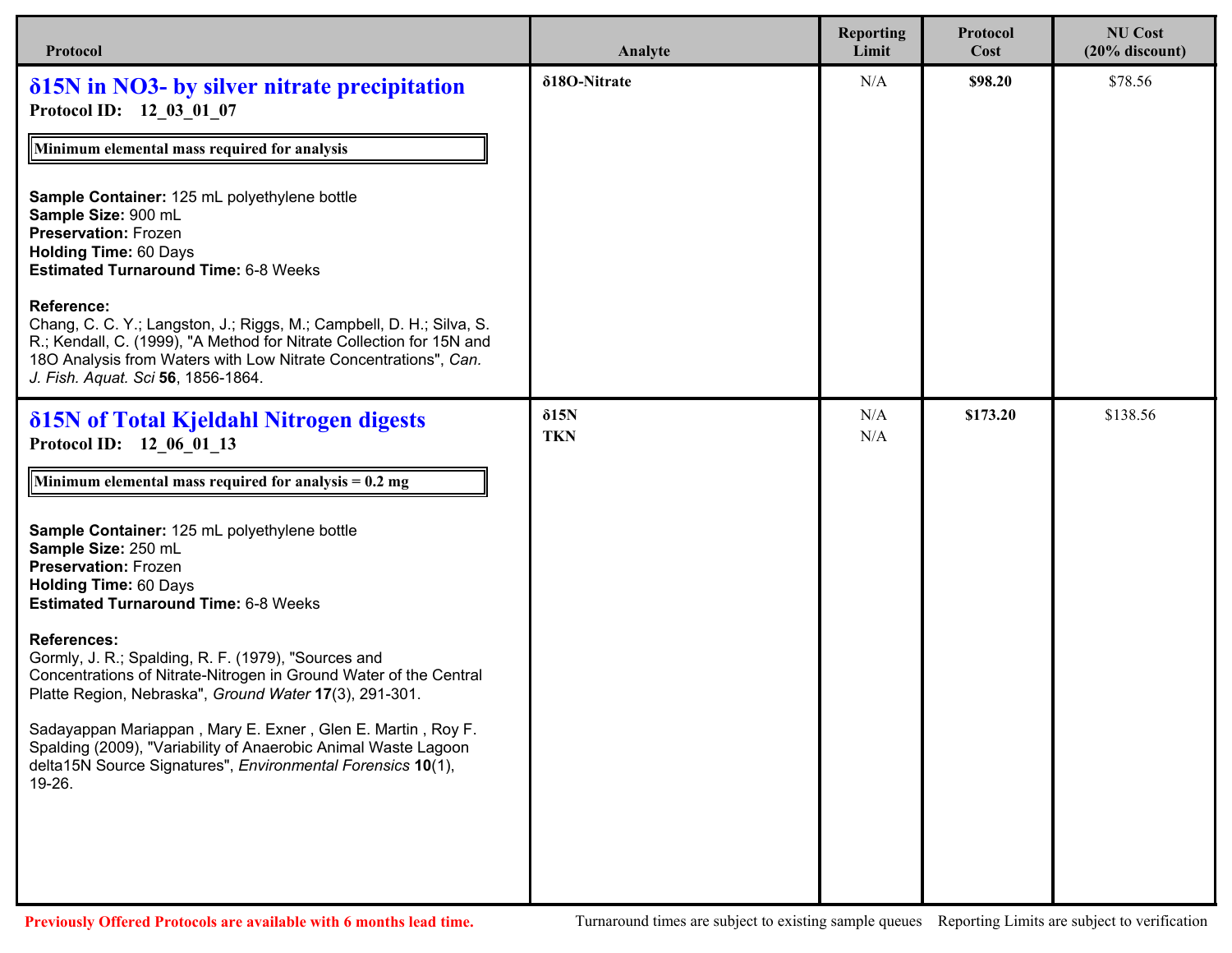| Protocol                                                                                                                                                                                                                                                                                                                                                                                                                                                                                     | Analyte                                    | <b>Reporting</b><br>Limit | Protocol<br>Cost | <b>NU Cost</b><br>$(20%$ discount) |
|----------------------------------------------------------------------------------------------------------------------------------------------------------------------------------------------------------------------------------------------------------------------------------------------------------------------------------------------------------------------------------------------------------------------------------------------------------------------------------------------|--------------------------------------------|---------------------------|------------------|------------------------------------|
| <b>815N</b> in NO3- by precipitation of silver nitrate<br>in soils<br>Protocol ID: 12_03_02_02<br>Minimum elemental mass required for analysis<br>Sample Container: 125 mL wide mouth amber glass bottle<br>Sample Size: Pending<br><b>Preservation: Frozen</b><br><b>Holding Time: 60 Days</b><br><b>Estimated Turnaround Time: 6-8 Weeks</b>                                                                                                                                               | δ18O-Nitrate                               | N/A                       | \$115.50         | \$92.40                            |
| δ180 in organics<br>Protocol ID: 12 03 08 01<br>Minimum elemental mass required for analysis<br>Sample Container: 125 mL wide mouth amber glass bottle<br>Sample Size: 10 gm<br><b>Preservation: Frozen</b><br><b>Holding Time: 60 Days</b><br><b>Estimated Turnaround Time: 6-8 Weeks</b><br><b>Reference:</b><br>Wassenaar, L. I.; Koehler, G. (1999), "An On-Line Technique for<br>the Determination of the δ180 and δ170 of Gaseous and<br>Dissolved Oxygen", Anal. Chem. 71, 4965-4968. | Oxygen-18                                  | N/A                       | \$27.80          | \$22.24                            |
| $\delta$ 13C, $\delta$ 18O in carbonate by dual inlet<br>Protocol ID: 12 05 02 12<br>Minimum elemental mass required for analysis<br>Sample Container: 125 mL wide mouth amber glass bottle<br>Sample Size: 10 gm<br><b>Preservation: Frozen</b><br><b>Holding Time: 60 Days</b><br><b>Estimated Turnaround Time: 6-8 Weeks</b><br><b>Reference:</b>                                                                                                                                         | $\delta$ 13C $(\%$ o)<br>$\delta 180$ (%o) | N/A<br>N/A                | \$40.40          | \$32.32                            |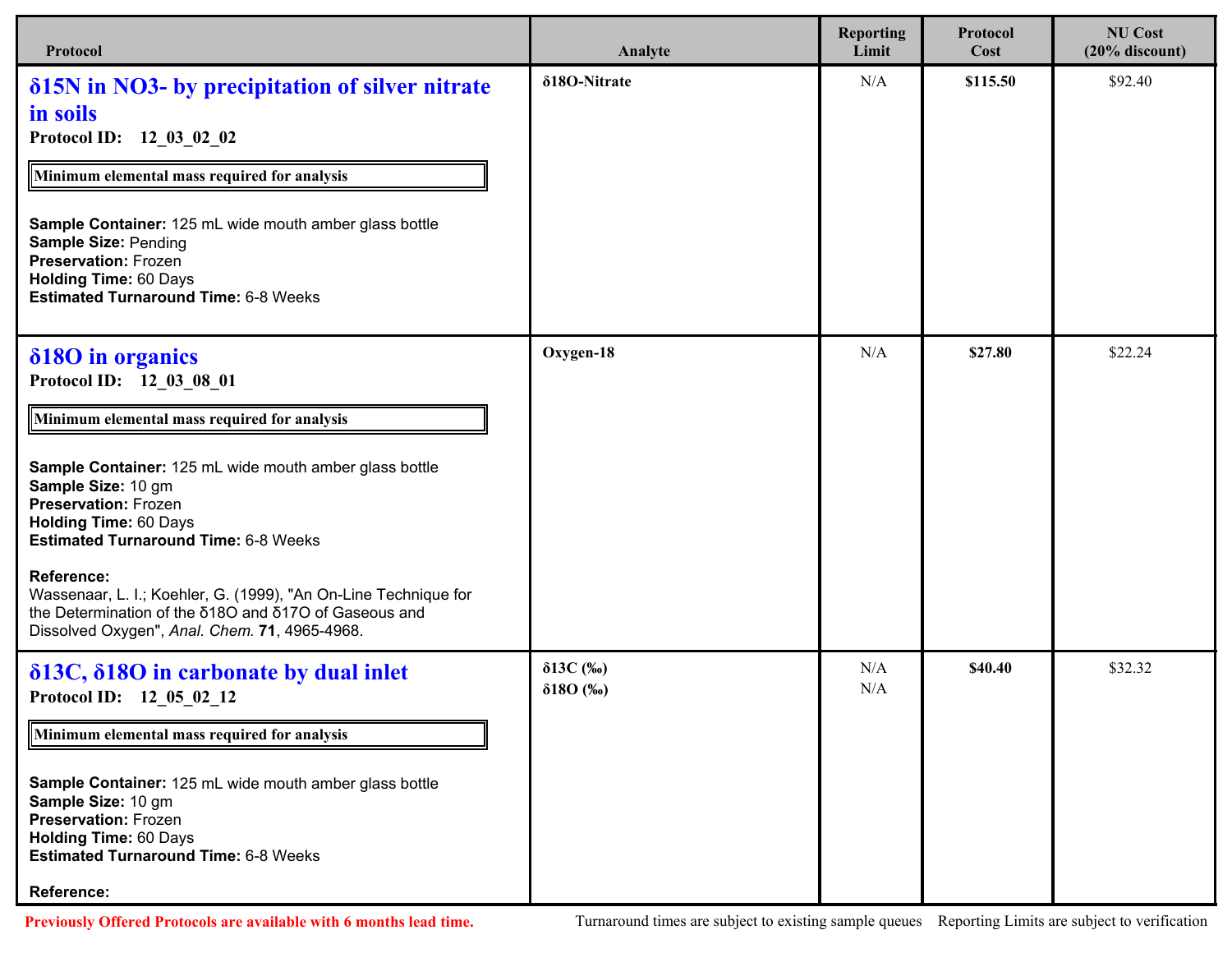| Protocol                                                                                                                                                                                                                                                                                                                                                                                                                                                                                                                                   | Analyte                           | <b>Reporting</b><br>Limit | Protocol<br>Cost | <b>NU Cost</b><br>$(20%$ discount) |
|--------------------------------------------------------------------------------------------------------------------------------------------------------------------------------------------------------------------------------------------------------------------------------------------------------------------------------------------------------------------------------------------------------------------------------------------------------------------------------------------------------------------------------------------|-----------------------------------|---------------------------|------------------|------------------------------------|
| McCrea, J. M. (1950), "On the isotopic chemistry of carbonates<br>and a paleotemperature scale.", The Journal of Chemical Physics<br>$18(6)$ , 849-857.                                                                                                                                                                                                                                                                                                                                                                                    |                                   |                           |                  |                                    |
| δ15N of Total Kjeldahl Nitrogen digests from<br>soils<br>Protocol ID: 12_06_02_13<br>Minimum elemental mass required for analysis<br>Sample Container: 125 mL wide mouth amber glass bottle<br>Sample Size: 5 gm<br><b>Preservation: Frozen</b><br><b>Holding Time: 60 Days</b><br><b>Estimated Turnaround Time: 6-8 Weeks</b><br><b>References:</b><br>Gormly, J. R.; Spalding, R. F. (1979), "Sources and<br>Concentrations of Nitrate-Nitrogen in Ground Water of the Central<br>Platte Region, Nebraska", Ground Water 17(3), 291-301. | $\delta$ 15N<br><b>TKN</b>        | N/A<br>N/A                | \$173.20         | \$138.56                           |
| <b>IRMS GC-TCD/ECD in gas/headspace</b><br>Protocol ID: 12 03 07 14<br>Minimum elemental mass required for analysis<br><b>Sample Container: Pending</b><br>Sample Size: 100ul<br><b>Preservation: None</b><br><b>Holding Time: 5 Days</b><br><b>Estimated Turnaround Time: 6-8 Weeks</b>                                                                                                                                                                                                                                                   | CO<br>CO <sub>2</sub><br>H<br>N2O | N/A<br>N/A<br>N/A<br>N/A  | \$28.90          | \$23.12                            |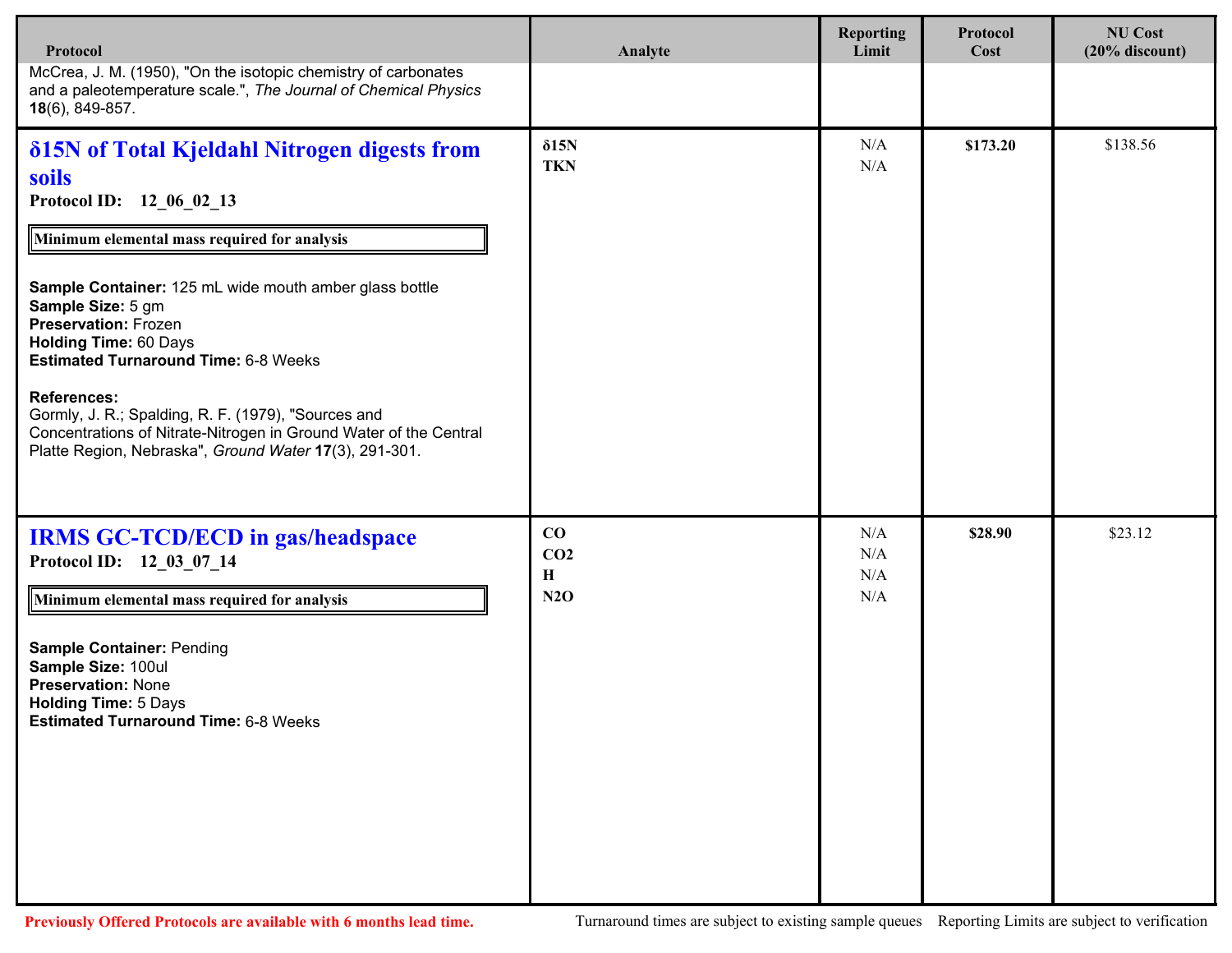| Protocol                                                                                                                                                                                                     | Analyte                     | <b>Reporting</b><br>Limit | Protocol<br>Cost | <b>NU Cost</b><br>$(20%$ discount) |
|--------------------------------------------------------------------------------------------------------------------------------------------------------------------------------------------------------------|-----------------------------|---------------------------|------------------|------------------------------------|
| <b>Deuterium in biological tissue</b><br>Protocol ID: 12_03_08_02                                                                                                                                            | $\delta$ D-H <sub>2</sub> O | N/A                       | \$17.30          | \$13.84                            |
| Minimum elemental mass required for analysis                                                                                                                                                                 |                             |                           |                  |                                    |
| Sample Container: Paper bag for plants or 125 mL glass amber<br>bottle for other types<br>Sample Size: 50 gm<br>Preservation: Frozen<br>Holding Time: 60 Days<br><b>Estimated Turnaround Time: 6-8 Weeks</b> |                             |                           |                  |                                    |
|                                                                                                                                                                                                              |                             |                           |                  |                                    |
|                                                                                                                                                                                                              |                             |                           |                  |                                    |
|                                                                                                                                                                                                              |                             |                           |                  |                                    |
|                                                                                                                                                                                                              |                             |                           |                  |                                    |
|                                                                                                                                                                                                              |                             |                           |                  |                                    |